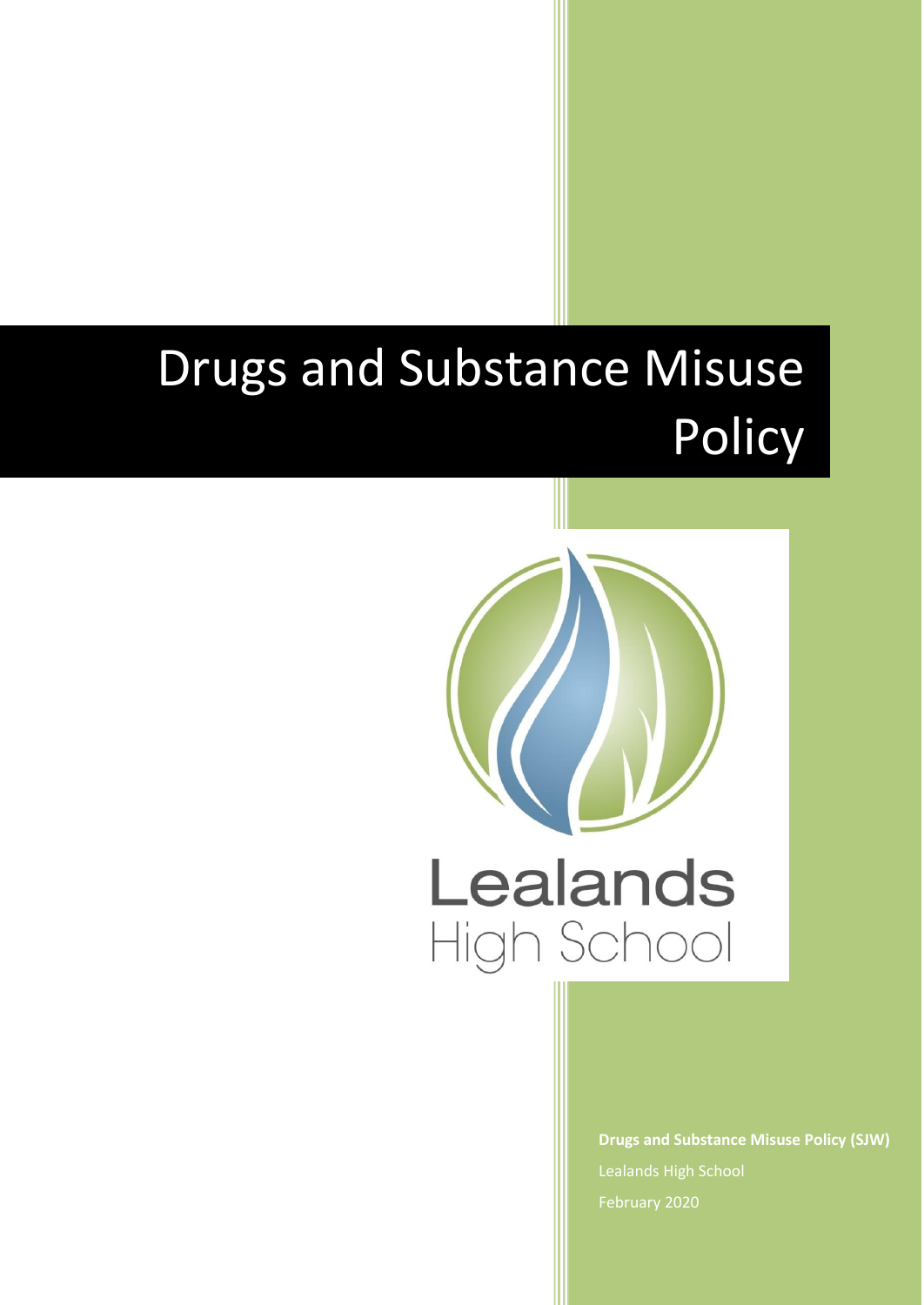# **1. INTRODUCTION**

Lealands High School policies are designed to support the school ethos, aims and vision. Lealands is a positive learning community which is fully inclusive to ensure equality of opportunity for all.

Our aims are outlined in our Home School Agreement.

 Everyone achieves success and makes excellent progress

 We all continually improve what we do and work hard

 We care about being the best we can be and getting the best

out of those around us

## **Our aims:**

## **Excellence in everything we do Everyone has responsibility Respect for all**

- To prepare young people for life and a positive future
- To ensure that school is a safe place
- To help and support others to grow and succeed
- 
- Everyone is valued for their contribution
- All are cared for and supported so that needs are met
- We recognise and celebrate the talents, gifts and uniqueness of every individual

In order to achieve these aims students, parents and the school need to work in partnership.

#### **Our vision is to be:**

*Everyone achieves excellence, demonstrates respect for all and takes responsibility for their own actions, while helping others to be successful.*

We strive to achieve this vision in all that we do and staff, students, parents, governors, other school stakeholders and partners are all an important part of making this happen.

#### **2. RATIONALE**

A Drug is defined by the United Nations Office on Drugs & Crime as "a substance people take to change the ways they feel, think or behave. Drugs refer to all drugs including medicines, volatile substances including New Psychoactive Substances – NPS (also known as 'legal highs'), aerosols, solvents, alcohol, tobacco, illegal drugs and other controlled substances." This policy also applies to electronic cigarettes, vaporizers or 'shisha pens'.

Authorised drugs Medicines or legal drugs are only legitimately in school when they are authorised by the School Medical officer. Medicines are managed via the Matron. Solvents or hazardous chemicals may be legitimately used by school staff and students (i.e. in Science) and when this is the case will be securely stored and managed to prevent inappropriate use or access.

Lealands High School views safeguarding children as paramount and we has as one of its fundamental aims to provide a safe, secure and caring environment for students and staff. Lealands High School condones neither the misuse of drugs, volatile substances and alcohol by members of the school nor the illegal supply of these substances. However, it acknowledges that some of its members will either engage in the use of, or be introduced to, such substances, or know others who are involved. The school is committed to the health and safety of all its members and will take action to safeguard their wellbeing. The school acknowledges the importance of its pastoral role and in particular the role of the Pastoral/Year Teams in the welfare of young people, and through lessons will promote the Governors' policy on 'Drugs and Substance Misuse' by informing and educating students of the serious consequences of drug use and misuse. The school takes a pro-active stance on this matter, believing that health education is a vital part of the Personal and Social education of every student. To protect the safety and well-being of all students and staff, drugs must not be possessed or bought, sold, or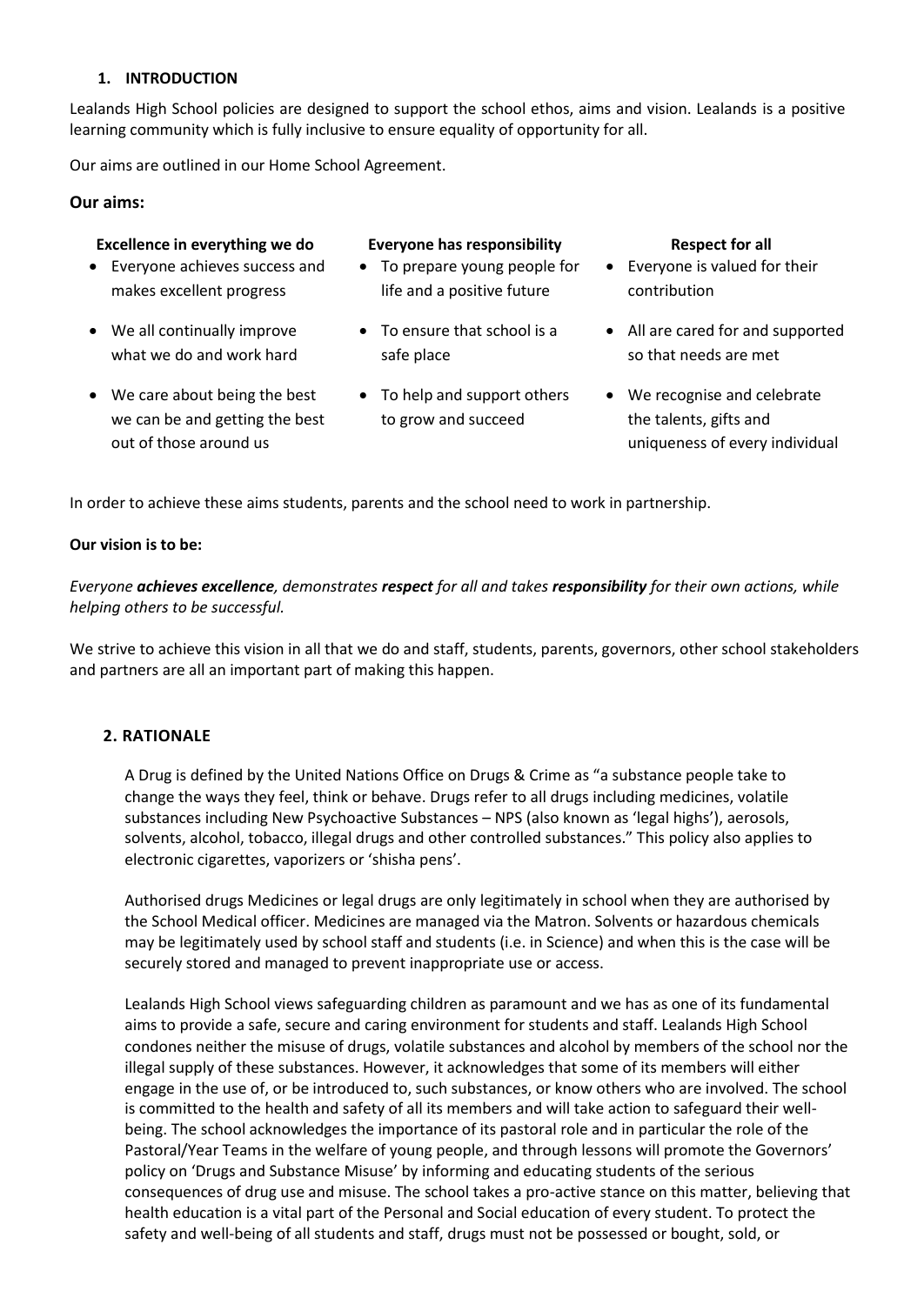otherwise obtained on school premises or anytime during a school day, including when students are travelling to and from school and on school visits.

Fundamental to our school's values and practice is the principle of sharing the responsibility for education of young people with parents, by keeping them informed and involved at all times. Whilst we acknowledge that the numbers of young people who use and misuse substances may be rising, it is seen as important to recognise that the larger numbers of young people are choosing not to use or misuse substances. We will continue to support their differing needs.

# **3. BROAD GOALS**

We believe and support the following educational aims in respect of substance use and misuse:

- 3.1 to enable young people to make healthy choices by providing accurate information about substances and increasing knowledge, challenging attitudes and developing the ability of young people to refuse to become involved in the misuse of substances;
- 3.2 to increase understanding about the implications and possible consequences of use and misuse;
- 3.3 to encourage an understanding for those experiencing or likely to experience substance use;
- 3.4 to widen understanding about related health and social issues e.g. sex and sexuality, crime, HIV and AIDS; and drug misuse;
- 3.5 to seek to minimise the risks that users and potential users face;
- 3.6 to enable young people to identify sources of appropriate personal support;
- 3.7 to be proactive in identifying students who may be at risk or vulnerable to substance misuse and take appropriate action in relation to the risks.

#### **3. APPLICATION**

- 4.1 Our broad goals are fulfilled through aspects of the students' experiences in the taught curriculum, (see Appendix B) the informal curriculum and through opportunities for extracurricular activities. We deliver the taught curriculum mainly through Tutor Time, Citizenship, PSHE, Science, and RS, but other opportunities to reinforce learning will occur at other times including the structured assemblies programme.
- 4.2 The school actively co-operates with other agencies including Resolutions, Community Police, Social Services, LA and Health and Drug Agencies to deliver its commitment to drugs education and to deal with incidents of substance use and misuse. Visitors who support the school will be informed of the values held within this policy.
- 4.3 The school encourages parental involvement and this opportunity is provided by a curriculum evening to parents where we share with parents the philosophy and aims of the drugs and substance misuse policy.
- 4.4 The school offer advice to parents with the help of Resolutions drugs and alcohol advice service.

#### **The role of the Headteacher and Governing Body**

- 4.5 The Headteacher takes overall responsibility for the policy and its implementation, for liaison with the Governing Body, parents, LA and appropriate outside agencies. General responsibility for handling the daily implementation of this policy will be given to a Deputy Headteacher. The Headteacher will ensure that all staff dealing with substance misuse issues are adequately supported and trained.
- 4.6 The Headteacher will take responsibility for liaison with the media. As the issue of substance misuse is an emotive one, and is likely to generate interest from the local and national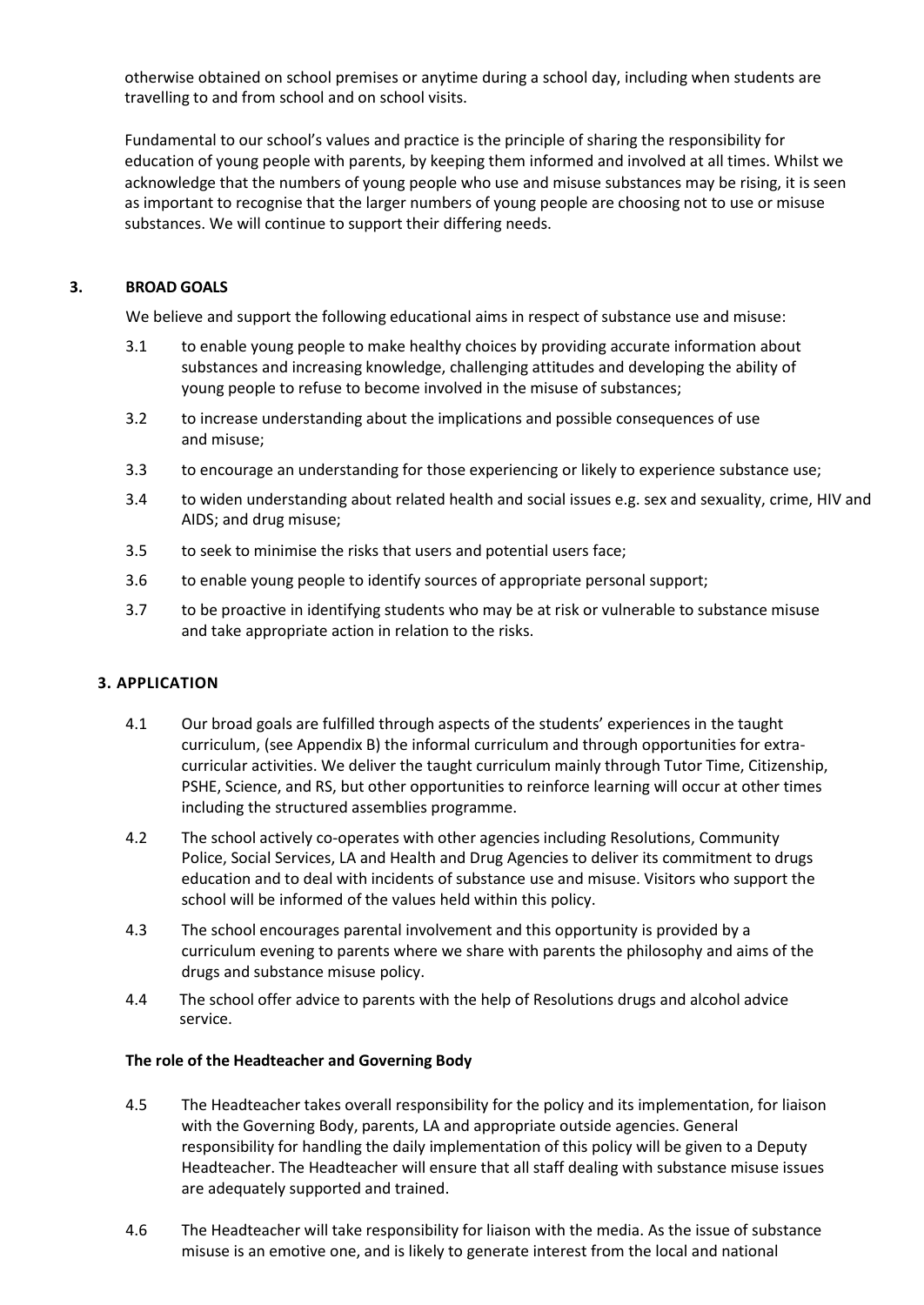media, the school will take appropriate advice and guidelines from the L.A. Press Office and Legal Department to ensure that any reporting of incidents remains in the best interests of the young people, their families and the school.

4.7 The Governing Body will be involved in substance education and substance related incidents in the same manner as any other matter concerning the direction of the school.

# **Staff, Students and Parent Expectations.**

4.9 All staff are expected to:

- report all incidents of suspected drug misuse immediately to the Safeguarding Lead (Mr S.Ward) or Senior Pastoral Support Manager (Mrs. S Oliver) or directly to the Headteacher (see Appendix A);
- promote positive attitudes towards healthy lifestyles;
- provide accurate information about substances;
- enable young people to identify sources of appropriate support available to them in and out of school.

All pupils are expected to:

- follow the code of conduct and all school rules;
- alert a member of staff to any drug-related incidents on or around the school site;
- work with substance misuse support agencies if this has been agreed by school and home.

All parents are encouraged to:

- work in partnership with the school to overcome the misuse of drugs;
- support the school's approach to drugs education.

#### **5. SCHOOL ACTION AS A RESULT OF SUBSTANCE MISUSE**

- 5.1 A Fixed Term Exclusion will apply to any student who is found:
	- Smoking cigarettes, e-cigarettes, vaporizers or shisha pens in school.
	- Anyone in possession of alcohol in school.

The length of the exclusion will depend on the specific circumstances in any individual case.

- 5.2 A Fixed Term Exclusion of a minimum of 12 days will apply to any student who is found:
	- in possession of illegal drugs or NPS in school. The length of the exclusion will depend on the degree of cooperation provided by the students ;
	- under the influence of alcohol, drugs or NPS in school.
	- supplying or intending to supply alcohol to students in school or anytime during the school day, on the way to or from school or on school trips or residentials.
- 5.3 A Permanent Exclusion will be applied to any student who is found:
	- supplying or intending to supply illegal drugs or NPS to students in school or anytime during the school day, on the way to or from school or on school trips or residentials;
	- taking illegal drugs or NPS in school;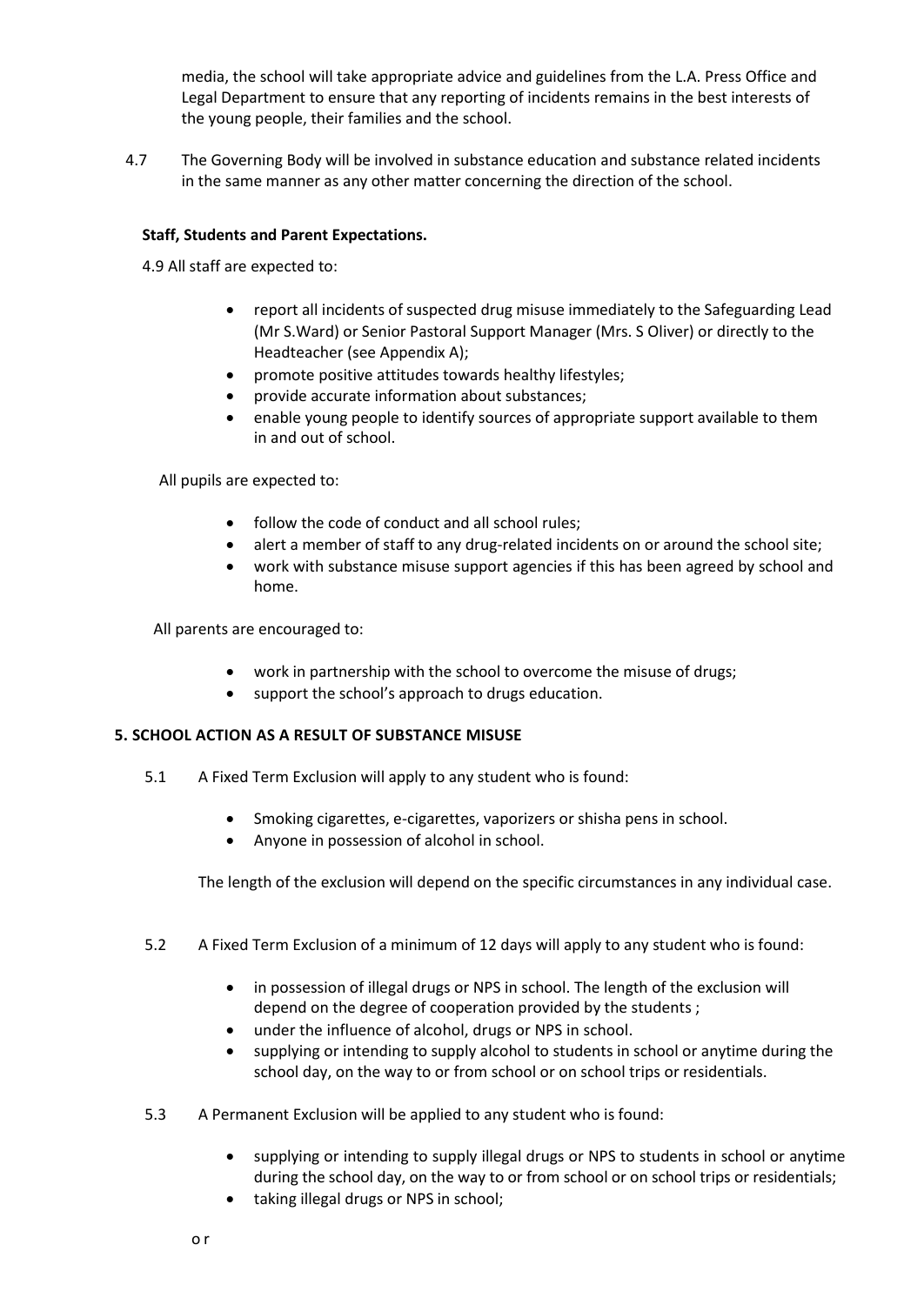- where the incident is a second offence, following a fixed term exclusion for a previous drug related incident.
- 5.4 For students attending alternative provision and are therefore not attending school, the sanctions detailed in  $5.1 - 5.3$  may still apply but will be decided on an individual basis depending on the circumstances and the reports received from the staff at the external provisions.
- 5.5 Where there are exceptional circumstances, the Headteacher reserves the right to follow an action different from those detailed above. An example might be where it is found that a student feels forced under duress to do something that they know is against the school rules. These exceptional circumstances would be extremely rare.
- 5.6 The school will offer support for students and parents with regards to referral to agencies providing counselling or drugs education or counselling from their GP. All students involved in drugs or substance misuse will be referred to Resolutions, whether they remain in school or not. This includes all drug related incidents, which come to the attention of the school, either because the student has sought advice or otherwise.
- 5.7 Following any incident, all students will be reminded that they are not permitted to bring in any form, any of the following substances onto school premises; any drug, tobacco, alcohol, NPS, any solvent or any form of e-cigarette.

# **6. CONFIDENTIALITY**

Students, may on occasions, may make a disclosure to a member of staff which they may not have shared with parents. If the disclosure relates to 'significant harm' to a child, then it is absolutely necessary for the child to know that the member of staff has to share this information with the Safeguarding Lead (Mr Ward) and Child Protection Officer (Mrs Oliver). Thereafter, a judgement would be made regarding contacting other agencies, such as Social Services, the police, or other relevant body. In most cases parents and carers will be informed by telephone unless it is believed that by doing so it would put the child at risk.

# **7. MONITORING, EVALUATION & REVIEW**

*This policy will be reviewed annually by the Deputy Headteacher*

- 7.1 The policy will be reviewed and evaluated to identify whether or not the aims are being met and the Governors' CASS committee will be responsible for this. The first review should be completed twelve months after the school ratifies the policy.
- 7.2 Guidance for staff and action to be taken in instances involving substance misuse or supply is attached.
- 7.3 **The Headteacher** has overall responsibility for the successful implementation of this policy.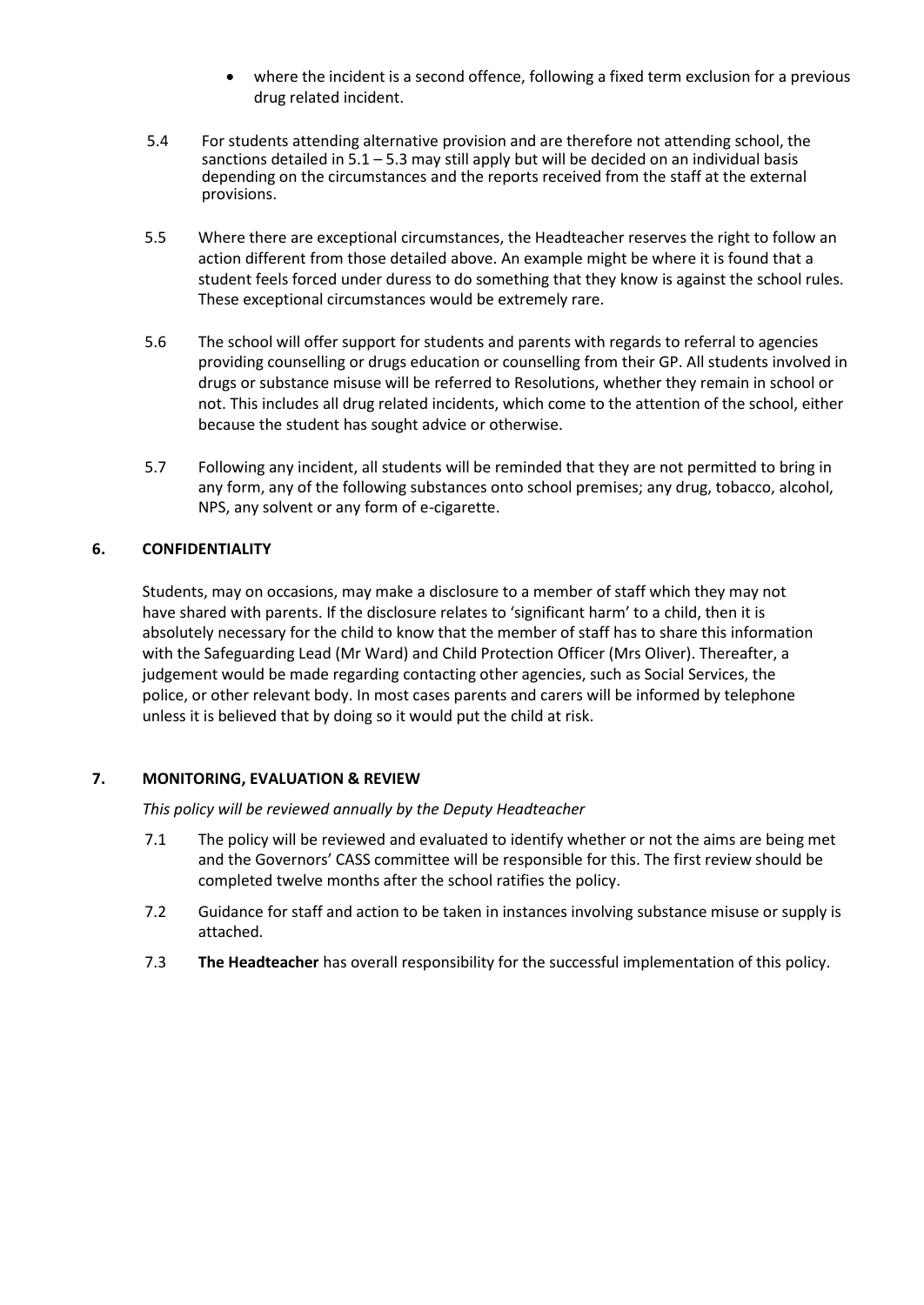

# **GUIDANCE FOR STAFF & ACTION TO BE TAKEN IN INSTANCES INVOLVING SUBSTANCE MISUSE OR SUPPLY**

- This school opposes the misuse of drugs, including alcohol and tobacco, and will actively work towards educating all members of the school to prevent such misuse.
- Students are not allowed to possess drugs of any kind, except for medical conditions, in which case a school medicine record form completed by the parents is required. The drugs should then be left with matron for safekeeping in the medical room and taken there as required.
- Whenever staff suspect that a student is misusing drugs, the suspicion should be reported to the Safeguarding Lead (Mr Ward) and/or the Child Protection Officer (Mrs Oliver).
- Where an instance of substance misuse, either on or off the premises, is disclosed to a member of staff or discovered by a member of staff, they will inform the Safeguarding Lead, who will decide on appropriate action. This will include the student being excluded from the school for a fixed period of time or permanently. The length of the exclusion will depend on the circumstances of the individual case.
- Where a student admits to using substances, teachers will inform the Safeguarding Lead who will inform the Headteacher and contact parents in order that the school and parents can work together to support the student involved.
- Where staff discover substances which are suspected to be harmful, illegal or deserving of investigation, they should note the two circumstances in which substances may be removed: from either a **PLACE** or a **PERSON**

#### **Place**

If possible, remove the substance from where it was discovered in the presence of a witness. If this is not possible, do not leave the substance there while you enlist the support of a colleague or student as a witness. Continue with the procedure below.

#### **Person**

When receiving or retrieving substances from a student, do so, if possible, in the presence of a witness. In the absence of a witness, do not put off receiving substances. If possession is suspected but not definite, the student will not be physically searched. Staff may ask the student to voluntarily empty pockets/bags, but this will be carried out sensitively and in the presence of a witness. If this request is denied, the student will be observed and delivered to a member of the SLT.

The following guidelines should be observed at all times:

Remove the substance and record the time, place and circumstance when the substance came into your possession.

- 2. If a student is discovered to have been using drugs the first priority is to establish whether medical help is required; if so, the member of staff should phone matron (315377) or seek support from another member of staff. In extreme cases it may be deemed necessary to dial 999. The member of staff should inform a member of SLT and make a record of the incident as soon as possible.
- 2. Do not investigate the nature of the substance, but do record its approximate size and appearance.
- 0. Where possible, have the recordings countersigned by a witness.
- 1. Take the substance immediately to the Deputy Headteacher who will take it to the Headteacher. Do not keep the substance on your person or in a place of safekeeping; **TO DO SO MAY PLACE YOU AT RISK.**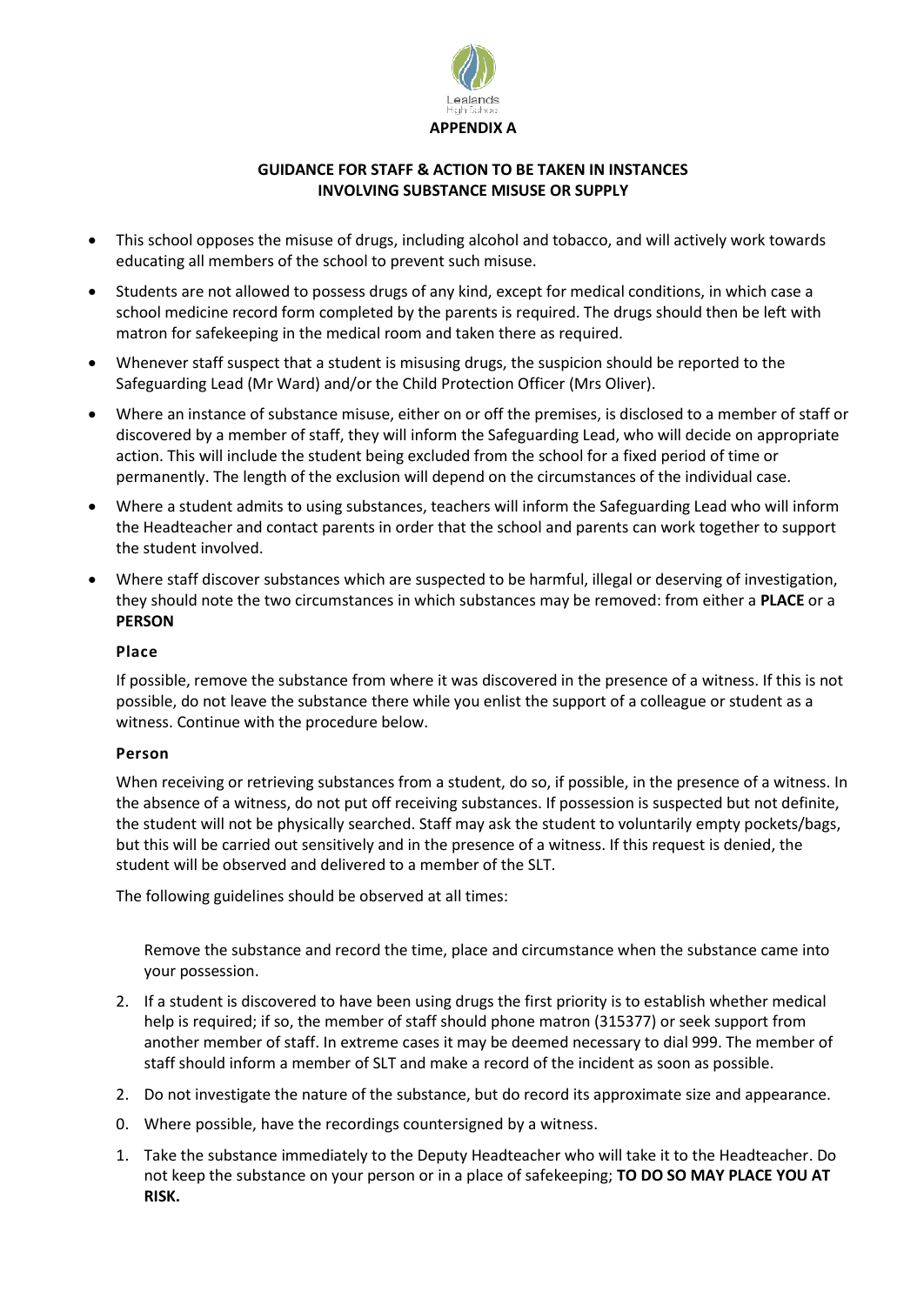- 3. In the presence of the Headteacher or Deputy Headteacher, yourself and, where possible, the witness, should sign and date the package. An official report should be completed, recording the time, date and circumstances of the findings.
- 2. The Headteacher or Deputy Headteacher should arrange for the police to remove the substance from the premises.
- 4. In the event of a discovery of any equipment associated with substance use, especially needles and syringes, students should not be allowed to handle such items. All equipment found must be handled by adults with utmost care. The Headteacher must ensure that materials are placed in a secure and rigid container to await collection by the appropriate service.
- 3. Any member of the SLT may ask a student to submit to a search, although no physical contact will be made. If a student refuses, he/she will be isolated until a parent/guardian arrives and supervises the search. If the parent/guardian declines to co-operate, the student may be excluded forthwith. Following any exclusion for drugs misuse, the student will be referred to an appropriate external drugs and alcohol service for additional support.
- 4. Any student found in possession of an illegal substance must be collected by a parent/carer. The Headteacher will decide on appropriate disciplinary action, which will, in all cases, involve a minimum of a 12 day fixed term exclusion. The school will endeavour to provide access to professional support and advice from Social Services, including early intervention agencies.
- 5. Any student found to be supplying or attempting to supply illegal substances to another student will be permanently excluded and the police informed.
- 6. A school cannot knowingly allow its premises to be used for the preparation, production or supply of any controlled drug. Where it is suspected that dangerous substances are being sold, supplied or taken on the premises, details regarding those involved, including as much information as possible, will be passed to the police liaison officer.
- 7. The school will consider each substance incident individually and recognises that a variety of responses will be necessary to deal with incidents, but in all cases parents will be informed at the earliest opportunity. The school will consider very carefully the implications of any action it may take. It seeks to balance the interests of the student involved, other school members and the local community.
- 8. Regarding the welfare of staff, the school will follow the LA Policy on Drug & Alcohol Misuse as part of its Health & Safety Policy, which is designed to reduce to a minimum the possible effects of substance misuse on the user, other employees and the environment.
- 9. The Headteacher will take responsibility for liaison with the media. As the issue of substance misuse is an emotive one, and is likely to generate interest from the local and national media, the school will take appropriate advice and guidance from the LA Press Officer and legal department to ensure that any reporting of incidents remains in the best interests of the young people, their families and the school. Where LA schools are concerned, the LA should be informed as soon as possible. This may be done via the LA Adviser for drugs education, or the school support officer.
- 10. There is no legal obligation to inform police, though they may be able to give relevant support and advice. However, a school cannot knowingly allow its premises to be used for the production, possession or supply of any controlled drug, or the preparation or smoking of cannabis or opium.

Where it is suspected that substances are brought onto school premises, details may be passed to the Police. Students may also be subject to external sanctions should a matter be referred to the police.

#### **External Drugs Penalties**

- 12. Students may also be subject to external sanctions should a matter be referred to the police. The penalties depend on which drug and the amount they have and whether they are also dealing or producing the drug.
- 13. Students may be charged with possessing an illegal substance if they are caught with drugs, whether it belongs to them or not.